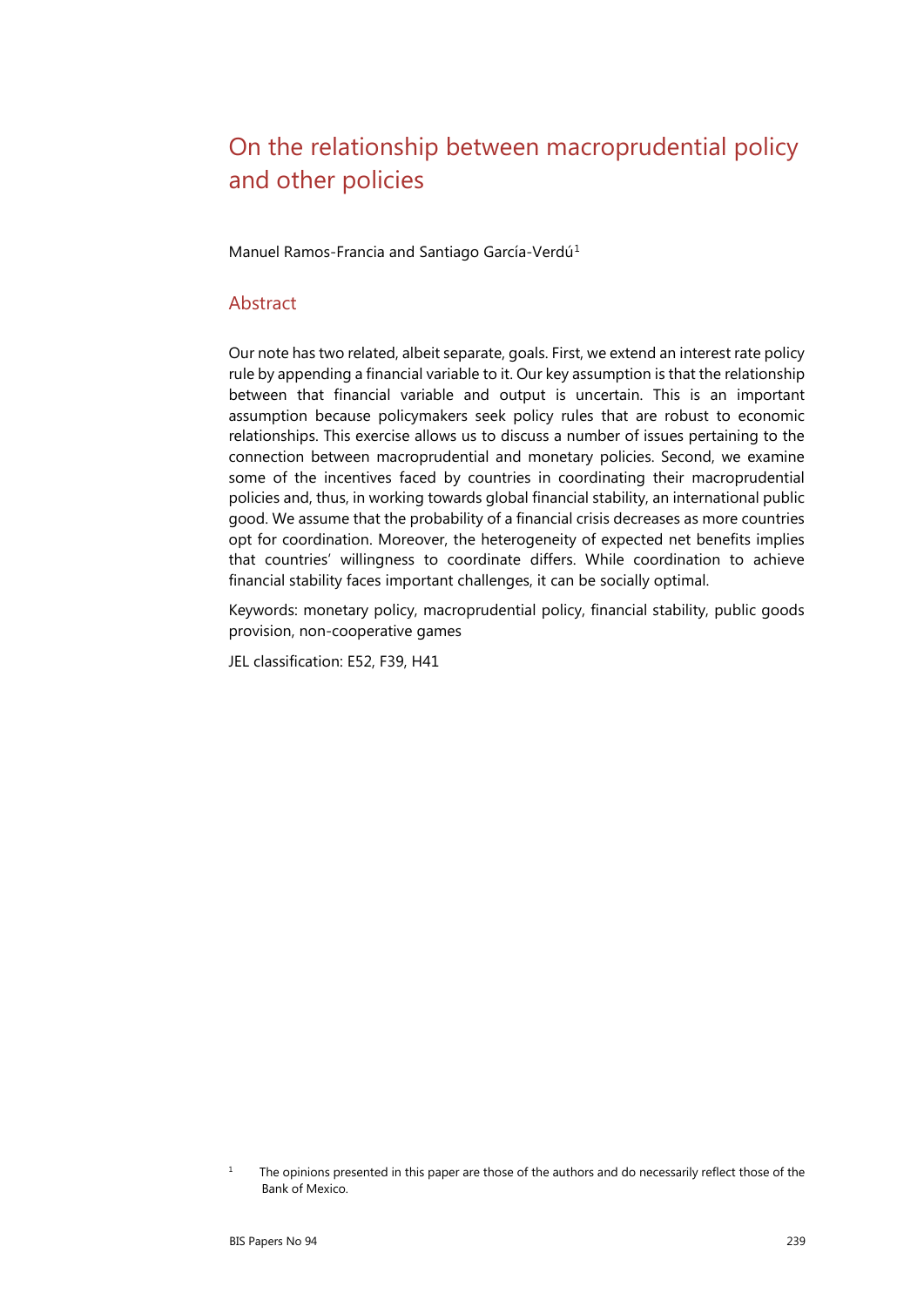### **Introduction**

We first explore the problem of a policymaker with a macroprudential concern by including a financial variable in an otherwise ordinary interest rate policy rule. A key assumption is that the policymaker is uncertain about the relationship between the financial variable and output. As a related exercise, we consider a problem in which the policymaker is uncertain about the measurement error of the financial variable. Using a min max criterion (Hansen and Sargent, 2007), we assess the implications for robust policy rules under these two setups. In this context, we discuss a number of issues pertaining to the relationship between macroprudential and monetary policies.[2](#page-1-0)

As a second and separate step, we assess the scope for the international coordination of macroprudential policies. A possible approach is to think of global financial stability as an international public good. In effect, it is for the most part nonrival and non-excludable and, thus, its provision entails international coordination. Accordingly, it faces important challenges.[3](#page-1-1)

We think that there are three distinctive features of global financial stability as a public good. First, its provision is an uncertain undertaking.<sup>[4](#page-1-2)</sup> This is apparent in our setting but it is not a general feature of public goods. Second, arguably, if more players opt for coordination, financial stability is more likely to be achieved. The probability of a financial crisis is therefore a decreasing function of the number of players coordinating. Third, benefits and costs depend on the type of player. Thus, each player's willingness to coordinate differs, which has implications for collective action (Olson (1965)).

In sum, our note explores how macroprudential policy relates to other policies; namely, to monetary policy and, separately, to macroprudential policies abroad. Since the methodologies we use are notably different, we divide our note into two separate sections.

# On monetary and macroprudential policies

*"[…] I have argued for robust monetary policy rules that recognize that we face considerable uncertainty about the correct underlying model of the economy. I believe that the same basic framework may be useful for thinking about macroprudential policy." (Plosser (2014)).* 

To set the stage, we start with a streamlined model. Suppose that a policymaker faces the following problem:

$$
\min_{y,\pi} w_y y^2 + w_\pi \pi^2 \tag{1}
$$

- <span id="page-1-1"></span> $3$  One can more generally see its provision as a non-cooperative repeated game.
- <span id="page-1-2"></span><sup>4</sup> We use the word uncertain in this section in an ordinary way.

<span id="page-1-0"></span><sup>&</sup>lt;sup>2</sup> See Claessens (2015) for an overview of macroeconomic policy tools and Käfer (2014) for a literature review of the Taylor rule and financial stability.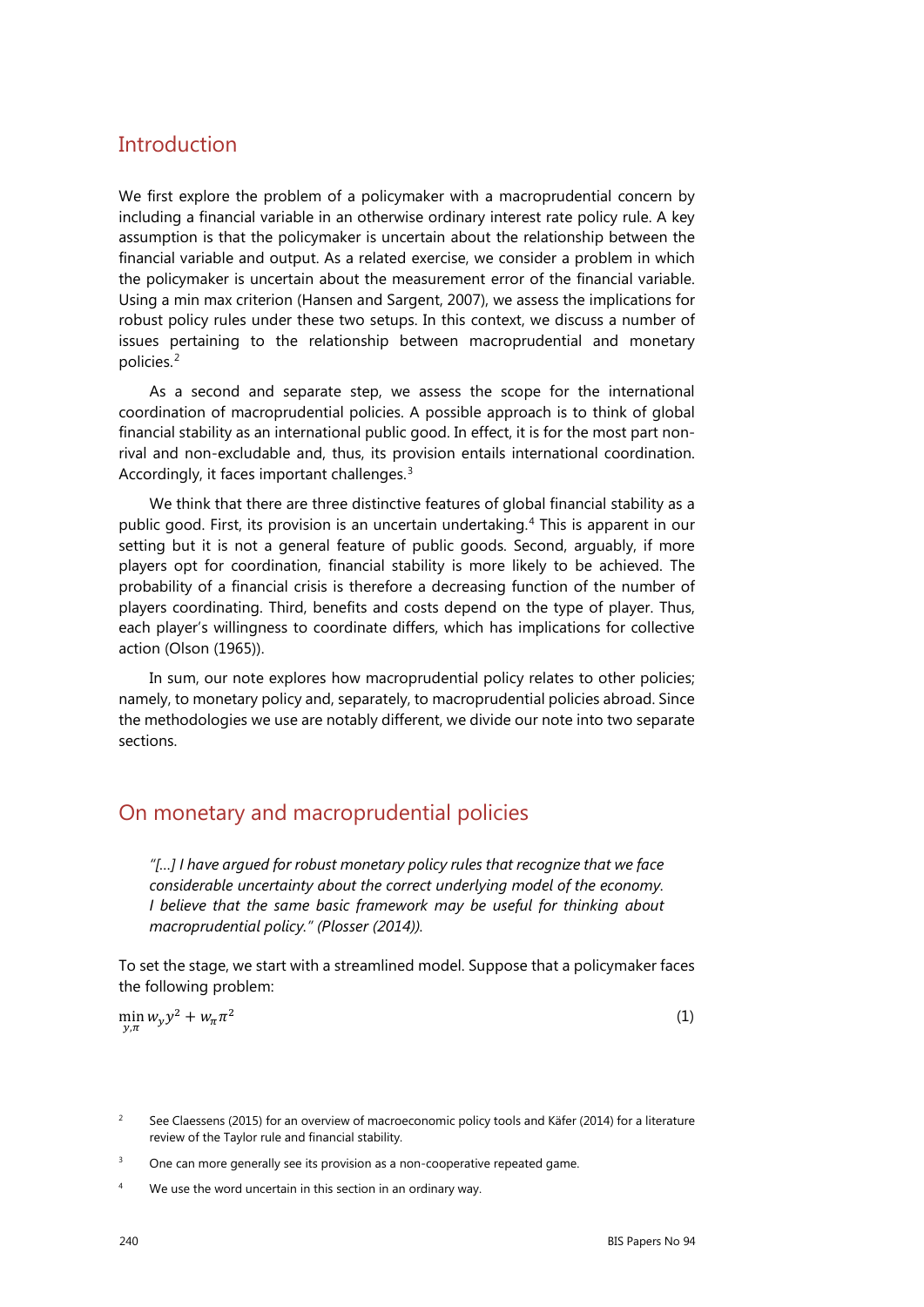subject to:

$$
\pi = \lambda_y y + \beta E(\pi) + e
$$
, where  $\lambda_y > 0$  ("Phillips curve"); and  $y = \lambda_i i + u$ , where  $\lambda_i < 0$  ("IS curve").

where the  $w'$ 's are the relative weights associated with inflation and output gap volatility, y is the output gap,  $\pi$  denotes inflation (ie we assume that the inflation target is zero),  $i$  is the monetary policy rate, and  $e$  and  $u$  are uncorrelated and independently and identically distributed (iid) shocks. The assumption of iid shocks allows us to focus on a one period problem. On the timing of shocks, we assume that the policymaker observes them before taking a decision. We refer to the output gap, simply, as output.

This problem leads to the following policy rule:

$$
i = \frac{\beta E(\pi) + e}{-\lambda_i} \frac{w_\pi \lambda_y}{(w_y + w_\pi \lambda_y^2)} + \frac{u}{-\lambda_i}.\tag{2}
$$

This is similar to an ordinary monetary policy rule as in Taylor (1993). In effect, all else being constant, a positive inflation shock  $(e)$  implies an increase in the policy rate  $(i)$ . The strength of the policy response depends on the relative weight given to the variability of inflation ( $w_{\pi}$ ) and on the effect of output on inflation ( $\lambda_{\nu}$ ), given by the Phillips curve. The greater the inflation weight is, the stronger the interest rate response will need to be to accommodate a higher proportion of the shock towards output.

In general, the greater the effect of output on inflation  $(\lambda_v)$  is, the greater the interest rate response will need to be.<sup>[5](#page-2-0)</sup> In such a case, it is optimal for output to adjust further. The strength of its response depends inversely on the effect that the policy rate has on output ( $\lambda_i$ ), based on the IS curve. In short, with a larger  $-\lambda_i$ , it takes a smaller change of the interest rate to accommodate a given shock. All else being constant, a positive output shock leads to an increase in the interest rate. For similar reasons, the strength of this response depends inversely on  $\lambda_i$ .

As is usually understood, a positive inflation shock combined with a negative output shock – commonly interpreted as an aggregate supply curve shift – is normally not accommodated. Based on the policy rule, the effects of both shocks on the interest rate would tend to cancel out.

Taylor (1993 and 1999) proposes this type of monetary policy rule on positive and normative grounds. There are a number of issues associated with monetary policy rules, including, measuring the output gap, the conditions under which the price level is determined and welfare considerations. We stop short of analysing the use of more than one instrument; ie we do not consider the *Tinbergen principle* (Blinder (1998)). Although these issues are important in their own right, we do not explore them further here (see Woodford (2003)).

Monetary policy rules have been extended in a number of directions. For example, some authors (Ball (1999), Bernanke and Gertler (1999), and Cúrdia and Woodford (2010)) have proposed the inclusion of a financial variable, such as the

<span id="page-2-0"></span><sup>&</sup>lt;sup>5</sup> The incidence of variable  $\lambda_y$  – which captures the effect of inflation shocks on the interest rate – depends on the relationship between  $w_y$  and  $w_\pi \lambda_y^2$ . If we assume similar weights, one would expect to have  $1 > \lambda_y^2$  and, hence, a positive incidence.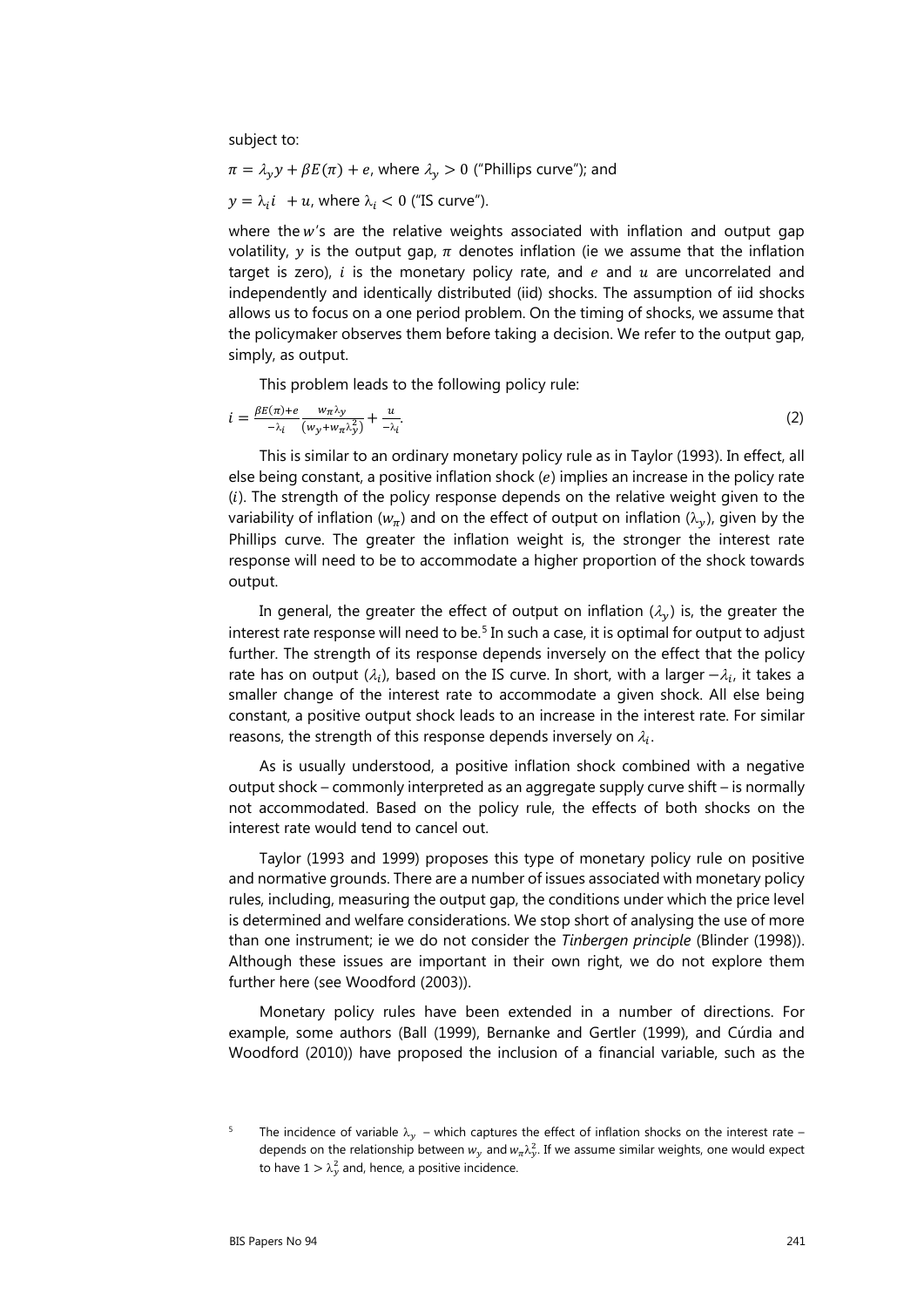exchange rate, asset prices, credit and other financial spreads. In many cases, their rationale has been to account for financial stability concerns.<sup>[6](#page-3-0)</sup>

One can motivate this type of extension in, at least, two different ways. First, as a way of recognising that the interest rate affects the economy's financial stability. This is more of a positive approach. Second, as a way of incorporating macroprudential concerns in an otherwise ordinary monetary policy rule, which is more of a normative approach. In effect, there is a potential role for monetary policy in averting the accumulation of systemic risks, or managing them, if and when they materialise (Freixas et al (2015)).

Consider then the following problem, which extends (1):

$$
\min_{y,\pi,z} w_y y^2 + w_\pi \pi^2 + w_z z^2 \tag{3}
$$

subject to:

 $\pi = \beta E(\pi) + \lambda_{\gamma} y + e$ , where  $\lambda_{\gamma} > 0$  ("Phillips curve");

 $y = \lambda_i i + u$ , where  $\lambda_i < 0$  ("IS curve"); and

 $z = \lambda_z y + w$ , where  $\lambda_z > 0$  ("Financial relation").

We added a financial variable as part of the policymaker's objective function, and of a relation that entails the financial variable, output, and the financial shock  $w$ . Similarly, we assume that  $w$  is observed by the policymaker before it takes a decision, and that it is an iid process, uncorrelated with  $e$  and  $u$ . We do not take a stance on a concrete financial variable. In fact, there is no consensus on a financial variable that could reliably be part of a policy rule.

This problem implies the following policy rule:

$$
i = \frac{(\beta E(\pi) + e)}{-\lambda_i} \frac{w_\pi \lambda_y}{(w_y + w_\pi \lambda_y^2 + w_z \lambda_z^2)} + \frac{u}{-\lambda_i} + \frac{w}{-\lambda_i} \frac{w_z \lambda_z}{(w_y + w_\pi \lambda_y^2 + w_z \lambda_z^2)}
$$
(4)

We next highlight some of its main features. First, its response to an inflation shock has the same sign as in (2); however, its relative magnitude depends on  $w_z \lambda_z^2$ . Thus, the presence of a financial stability concern affects how such a policy rule reacts to shocks that could be unrelated to the financial variable. Second, it responds to an output shock as in (2). In this particular case, the presence of the financial stability variable has no implications for the policymaker's reaction. Third, a given positive financial shock leads to an increase in the interest rate. The strength of such a response depends on the relative weight given to its variability in the objective function ( $w_z$ ), as well as on the effect of output on inflation ( $\lambda_v$ ) and the effect of the financial variable ( $\lambda_z$ ). All responses depend inversely on the relationship between output and the interest rate  $(-\lambda_i)$ .

#### Seeking robust monetary rules

In this subsection, we assume a central case in which the policymaker is *uncertain* about the relationship between output and the financial variable. Specifically, the policymaker is uncertain about the value of  $\lambda_z$ . It only knows the variable's interval,

<span id="page-3-0"></span> $6$  While this approach sheds some light upon the relationship between monetary and macroprudential policies, we do not wish to propose a stance on macroprudential governance.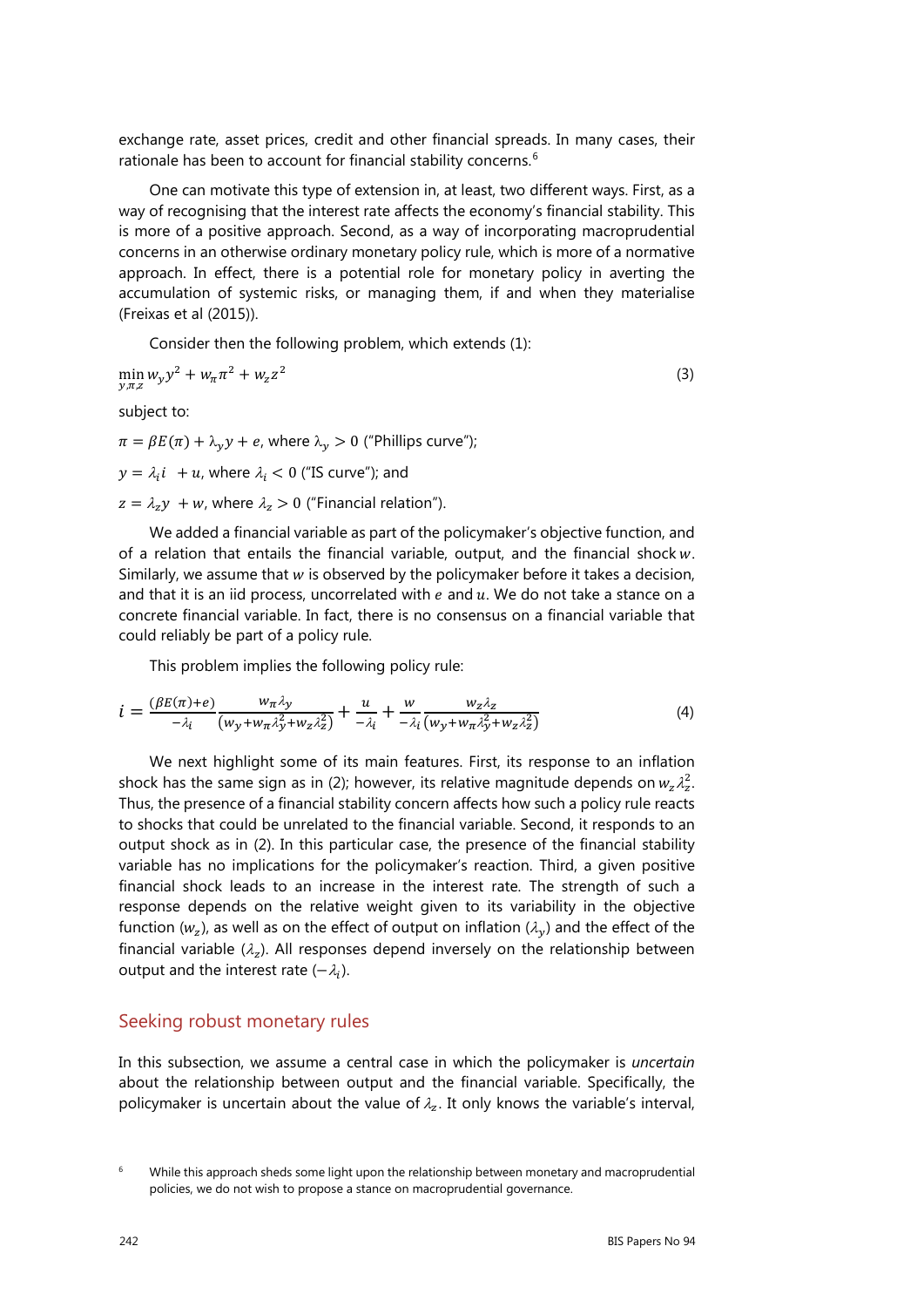given by  $[\lambda_0, \lambda_1]$ . This assumption is motivated by the view of various authors who have expressed concerns about the state of our knowledge of macroprudential policy (Hansen (2013) and Freixas et al (2015)).

One way of dealing with concerns about ambiguity has been put forward by Hansen and Sargent (2007), who propose a robustness approach using a min max operator.<sup>[7](#page-4-0)</sup> One of the general motivations for using such an approach has been the evidence pertaining to ambiguity aversion as, for instance, supported by the existence of the *Ellsberg paradox* (Ellsberg (1961)).

This approach has, nonetheless, brought about an intense debate. For instance, Sims (2001) argues that the robustness approach fails to satisfy the *sure-thing principle*. He advocated instead a Bayesian approach.<sup>[8](#page-4-1)</sup> In the context of monetary policy, Svensson (2007) objected to the robustness approach on the grounds that it assigns too much weight to a possible state of nature.<sup>[9](#page-4-2)</sup> Still, such an approach assumes from the outset that the policymaker knows very little about the model's features.

One can use this framework to assess policies that minimise the loss under the most adverse scenario with respect to those features of the model that a policymaker is uncertain about. For us, it also provides a way of skeptically appending a financial variable to a policy rule in an attempt to reconcile different views about the role of monetary policy for macroprudential ends.<sup>[10](#page-4-3)</sup>

In this context, we assume that the policymaker solves the following problem:

$$
\min_{y,\pi,z} \max_{\lambda_z} w_y y^2 + w_\pi \pi^2 + w_z z^2 \tag{5}
$$

subject to:

 $\pi = \beta E(\pi) + \lambda_v y + e$ , where  $\lambda_v > 0$  ("Phillips curve");  $y = \lambda_i i + u$ , where  $\lambda_i < 0$  ("IS curve"); and  $z = \lambda_z y + w$ , where  $\lambda_z \in [\lambda_0, \lambda_1]$  ("Financial relationship").

<span id="page-4-0"></span><sup>7</sup> The distinction between risk and uncertainty can be attributed to Knight (1921). In fact, at times, it is referred to as Knightian uncertainty. Relatedly, Keynes (1921) introduced the concept of irreducible uncertainty.

The min max operator was proposed in Wald (1945) and subsequently developed by Savage (1951), who proposed a min max regret approach. The min max operator in economics has been used in three related approaches: Hansen and Sargent (2007), Gilboa and Schmeidler (1989), and Epstein and Wang (1994).

- <span id="page-4-1"></span>The *sure-thing principle* can be intuitively explained as follows. If you prefer A to B knowing that an event C will take place, and still prefer A to B knowing that event C will not take place, then you should prefer A to B without knowing anything about event C.
- <span id="page-4-2"></span>Such a view contrasts somewhat with the following remark: "This may come as a surprise to some of you, but I am not a fine-tuner. I think that the objective of the Federal Reserve ought to be to avoid a very bad outcome, and so my concerns are primarily with tail risks on both sides of our mandate." (Bernanke, transcript of FOMC meeting of June 24–25 2008).
- <span id="page-4-3"></span> $10$  Our problem is based on Barlevy (2011) who analysed the implications of robustness in the context of an ordinary monetary policy problem. Giannoni (2002 and 2007), for his part, studies robustness in general monetary models.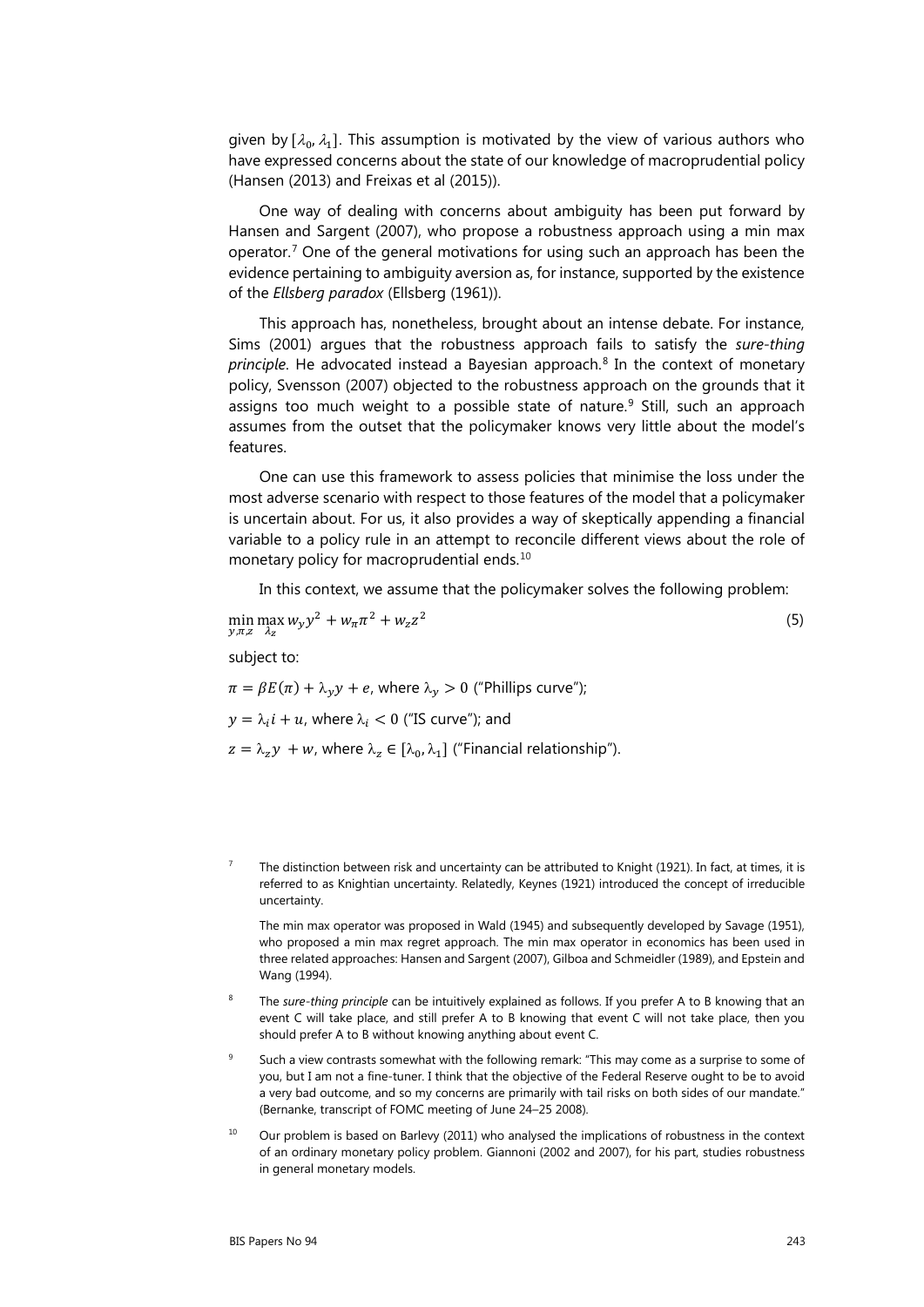Hence, the agent is pessimistic about how the coefficient  $\lambda_z$  affects its objective function.<sup>[11](#page-5-0)</sup> As a result, it minimises the objective function assuming the worst case scenario for the effect of output on the financial variable. One can also see this problem as an agent with a malevolent nature, who will respond as mischievously as possible to the policymaker's decisions (Hansen and Sargent (2007)).

The problem can be rewritten as:

$$
\min_{\pi,z} \max_{\lambda_z} w_y (z - w)^2 / \lambda_z^2 + w_\pi \pi^2 + w_z z^2 \tag{5'}
$$

subject to:

 $\pi = \beta E(\pi) + \lambda_v y + e$ , where  $\lambda_v > 0$  ("Phillips curve");

 $y = \lambda_i i + u$ , where  $\lambda_i < 0$  ("IS curve"); and

 $\lambda_{z} \in [\lambda_{0}, \lambda_{1}].$ 

As a first relevant case, suppose that zero belongs to  $[\lambda_0, \lambda_1]$ ; ie, the policymaker is uncertain even about the sign of the relationship between the financial variable and output. In this case, the optimal choice of  $\lambda_z$  is zero. This implies that the optimal policy rule obtained from (5) is exactly as in (2), which supports overlooking the financial variable when deciding the interest rate in the face of substantial ambiguity about its effect.

One can also interpret this result in the context of the clean versus lean debate. In effect, if there is much uncertainty about how output and the financial variable correlate, to the extent that the sign is unknown, the optimal rule implies that the financial variable should be ignored. This is in line with what is known as the Bernanke, Svensson and Greenspan approach. In effect, as has been argued: "[…] monetary policy is too blunt a tool to be routinely used to address possible financial imbalances." (Bernanke (2011)).

For the next case, we assume that zero does not belong to the interval. Specifically, assume that  $\lambda_0 > 0$ . In this case, the optimal choice of  $\lambda_z$  is equal to  $\lambda_0$ . This can be seen by considering the first stage of the optimisation problem in (5'), as follows:

 $\max_{\lambda_z} w_y (z - w)^2 / \lambda_z^2 + w_\pi \pi^2 + w_z z^2$ 

subject to:

 $\lambda_{z} \in [\lambda_{0}, \lambda_{1}]$ .

Solving the minimisation part of the problem leads to the following policy rule:

$$
i = \frac{\beta E(\pi) + e}{-\lambda_i} \frac{w_\pi \lambda_y}{(w_y + w_\pi \lambda_y^2 + w_z \lambda_0^2)} + \frac{u}{-\lambda_i} + \frac{w}{-\lambda_i} \frac{w_z \lambda_0}{(w_y + w_\pi \lambda_y^2 + w_z \lambda_0^2)}.
$$
(6)

We then can ponder how the presence of uncertainty changes the policy rule in (4). Interestingly, the concern for robustness not only affects how the policymaker would react to financial shocks but also to inflation shocks. In effect, it diminishes the strength of the response to an inflation shock. This result is parallel to the *attenuation* 

<span id="page-5-0"></span> $11$  While we are assuming that the policymaker confronts some uncertainty, another possibility is to assume that economic agents face uncertainty and that the policymaker is certain about the model of the economy (Hansen and Sargent (2007)).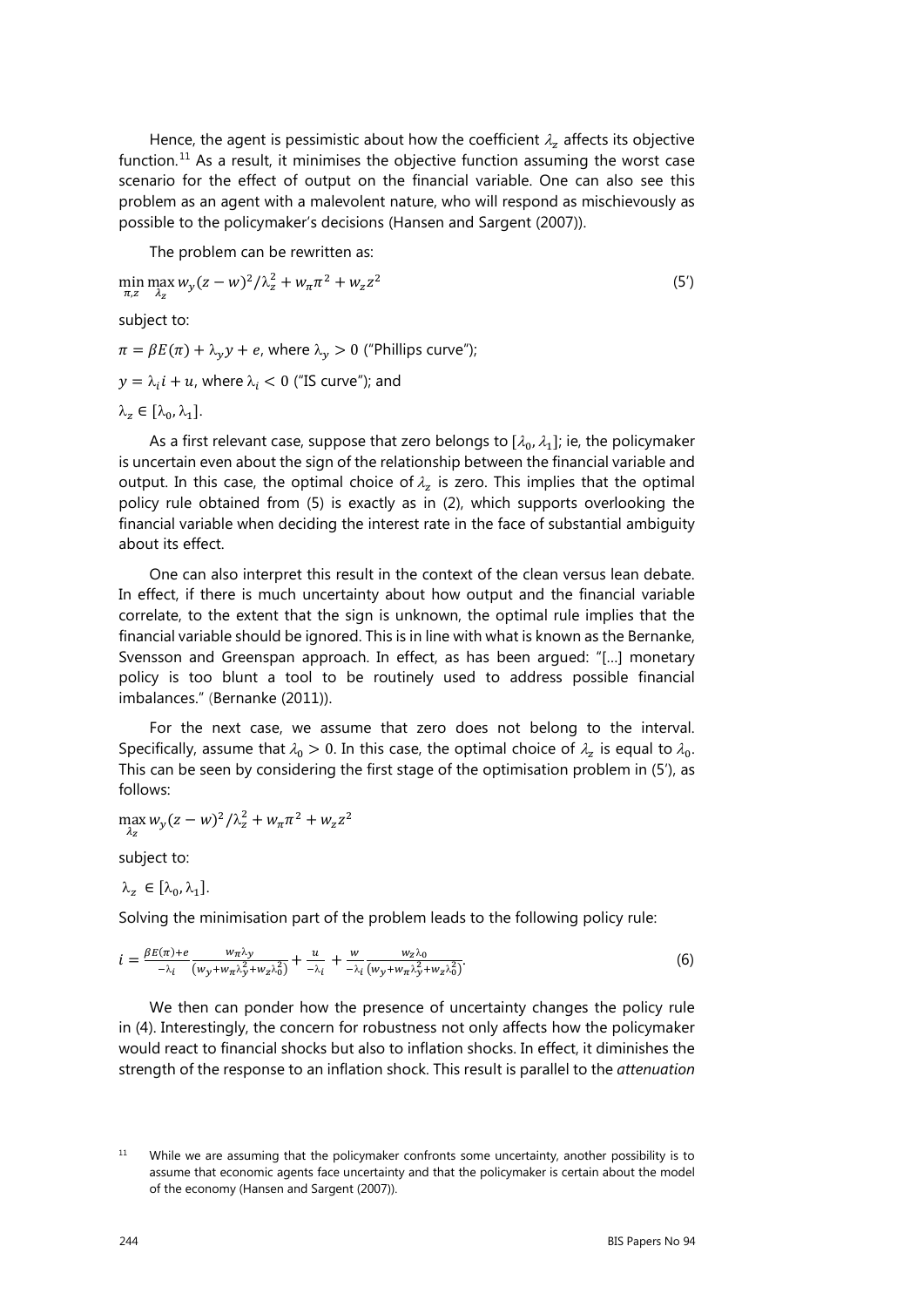*principle* (Brainard (1967)), which implies that if the policymaker is unsure about an effect, then it should proceed only gradually.

Nonetheless, we underscore that it is not always the case that the agent would attenuate or augment its response to a shock to the financial variable, both in absolute terms and relative to the model under certainty.

Being more specific, the response to a shock depends on how  $w_z \lambda_0(1 - w_z \lambda_0)$ /  $(-\lambda_i)$  and  $w_y + w_\pi \lambda_y^2$  compare to each other. We note that the first expression is a parabola as a function of  $\lambda_0$ . So, if  $w_z \lambda_0 (1 - w_z \lambda_0) / (-\lambda_i) > (\lt) w_y + w_\pi \lambda_y^2$ , then one would have a less (more) than proportional response.

Relative to the model with certainty in (3), the kind of response depends on how  $\lambda_0(w_y + w_\pi \lambda_y^2 + w_z \lambda_z^2) - \lambda_z w_z \lambda_0^2$  and  $(\lambda_z w_y + \lambda_z w_\pi \lambda_y^2)$  compare to each other. Note that  $\lambda_z$  is only known in the model with certainty. Similarly,  $\lambda_0(w_y + w_\pi \lambda_y^2 + w_z \lambda_z^2)$  –  $\lambda_z w_z \lambda_0^2$  is a parabola with respect to  $\lambda_0$ . Hence, if  $\lambda_0 (w_y + w_\pi \lambda_y^2 + w_z \lambda_z^2) - \lambda_z w_z \lambda_0^2$  $(>(\lambda_2 W_y + \lambda_2 W_{\pi} \lambda_2^2)$ , the response is then attenuated (augmented). This last case underscores that the *attenuation principle* is not a general result (as also emphasised by Giannoni (2002)). It depends on a plethora of factors, such as the structure of the model, the parameters and variables that the agent is uncertain about, among other factors.

To provide a more concrete interpretation in this context, consider the following expressions:

$$
\lambda_0 \big( w_y + w_\pi \lambda_y^2 + w_z \lambda_z^2 \big) - \lambda_z w_z \lambda_0^2 \tag{7}
$$

$$
\lambda_z \big( w_y + w_\pi \lambda_y^2 \big) \tag{8}
$$

We will focus on the case in which  $\lambda_0$  is small.<sup>[12](#page-6-0)</sup> If  $\lambda_0$  is sufficiently small, the rule calls for an attenuated response. One can think of the difference  $\lambda_z - \lambda_0$  as a measure of relative uncertainty.[13](#page-6-1) It depends on the impact of output on the financial variable, based on the value of the parameter in the model with certainty, in (3), and the lower bound of the interval of  $\lambda_z$  in model (5).

<span id="page-6-0"></span><sup>&</sup>lt;sup>12</sup> As a second case, its holds when  $\lambda_0$  is sufficiently large. But since it is the lower bound of the interval, we stick to the first case.

<span id="page-6-1"></span><sup>13</sup> Note that  $-\log(\lambda_z - \lambda_0)$  is the entropy of a uniform distribution with parameters  $[\lambda_0, \lambda_z]$ . In a robustness setup under continuous-time, the distance between models is measured by their relative entropy.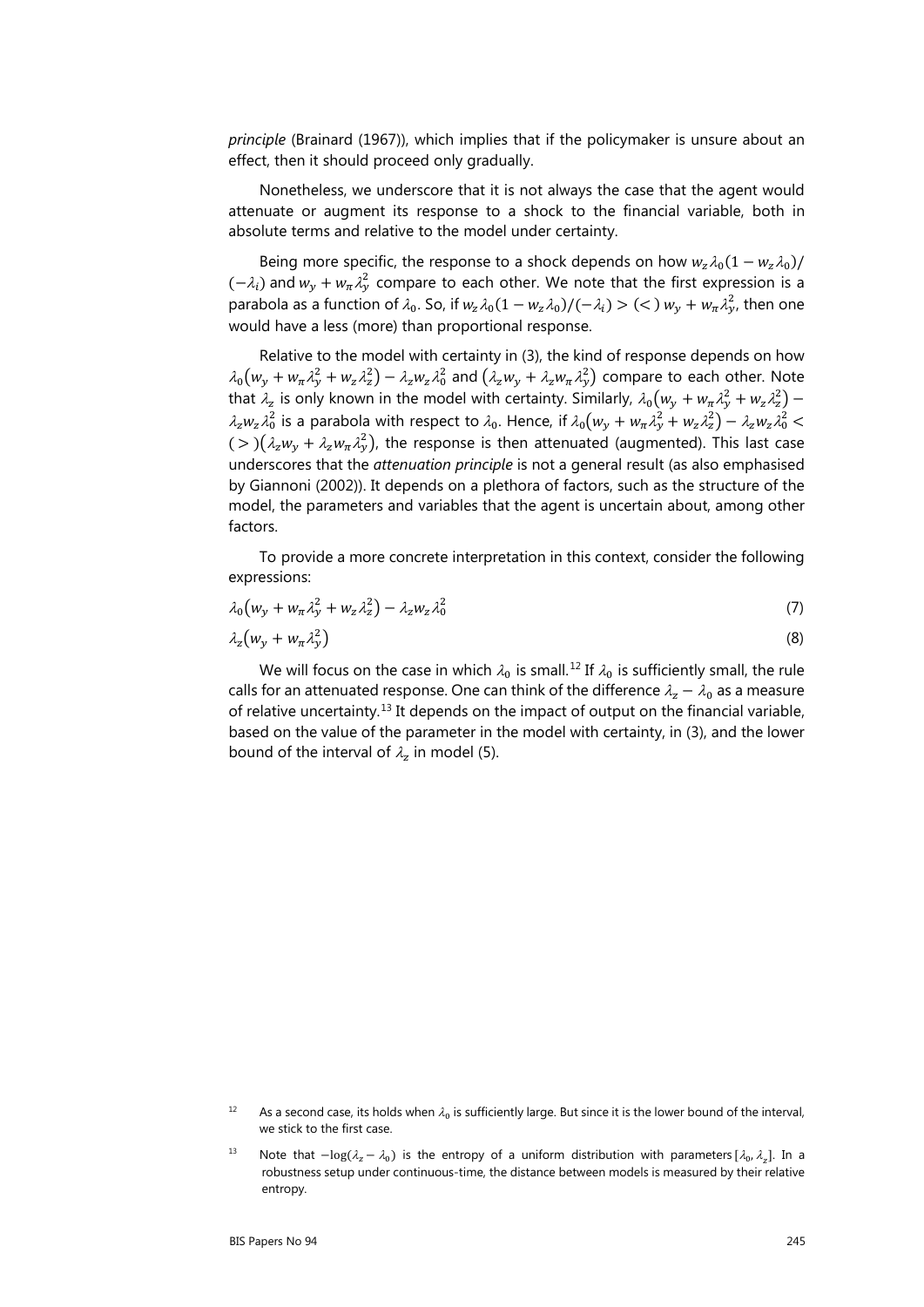#### Characterisation of the attenuated and augmented responses Theorem Craph 1



The intuition underlying the model is as follows. The policymaker assesses the magnitude of the possible effect ( $\lambda_z$ ) relative to the uncertainty outcome ( $\lambda_z - \lambda_0$ ). If its magnitude is large relative to its uncertainty, the response will be augmented. We interpret this as an effect that is too important to be possibly ignored. However, if its magnitude is small relative to its uncertainty, the response will be attenuated. In this case, the policymaker's *ambiguity aversion* dominates.

If the knowledge of  $\lambda_z$  were only somewhat uncertain, one could find some support for leaning against wind. Although one might be uncertain about the relationship between output and the financial variable, there could be a basis for using the policy rate for macroprudential ends. In this case,  $\lambda_z$  is relevant with an acceptable level of uncertainty.

In this vein, Stein (2013) argues that: "[…] while monetary policy may not be quite the right tool for the job, it has one important advantage relative to supervision and regulation –namely that it gets in all of the cracks." One possible interpretation of the tool not being quite right is the presence of uncertainty, while an interpretation of its advantage is the magnitude of the effect resulting from its reach.

The approach of Freixas et al (2015) is related. They argue for using the interest rate for macroprudential ends while a better understanding of how other macroprudential policies really work is gained. More generally, this points to the relevance of learning more about macroprudential policy and, in tandem, about the potential importance of monetary models incorporating a macroprudential extension.

Evidently, uncertainty about a specific parameter is only one of the features of a model deemed relevant by a policymaker. There might be other aspects to be concerned with. In the next subsection, we consider the case of a financial variable that comprises a measurement error which the policymaker is concerned with.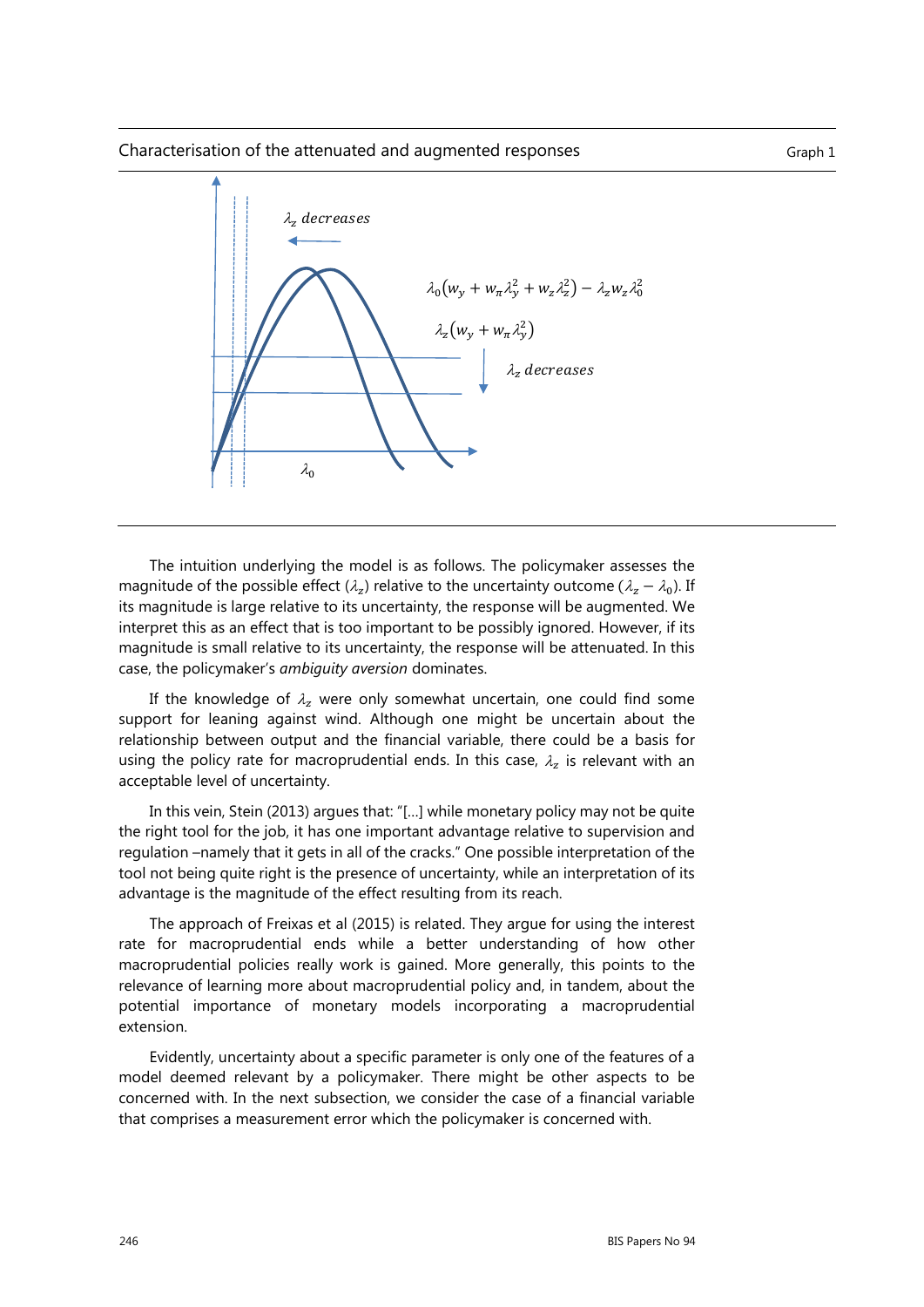#### Measurement error in the financial variable

We explore a problem in which the financial variable has a measurement error. Specifically, the policymaker observes  $\hat{z}$ , instead of the financial variable  $z$ , with a measurement error  $\hat{z} = z + \epsilon$ . As a result, it solves the following problem:

min max  $w_y y^2 + w_\pi \pi^2 + w_z \hat{z}^2$  $y,\pi,z \in$ 

subject to:

 $\pi = \beta E(\pi) + \lambda_v y + e$ , where  $\lambda_v > 0$  ("Phillips curve");

 $y = \lambda_i i + u$ , where  $\lambda_i < 0$  ("IS curve");

 $\hat{z} = z + \epsilon$ , where  $\epsilon \in [\epsilon_0, \epsilon_1]$ ; and

 $z = \lambda_z y + w$ , where  $\lambda_z > 0$  ("Financial relation").

We assume that the measurement error is uncorrelated with shocks. In addition, we assume that  $E(\epsilon) = 0$  and  $cov(\epsilon, y) = 0$ . The latter assumption allows for an unbiased estimator of  $\lambda_z$ . In short, the financial variable z is observed with an error, which the policymaker is uncertain about.

The solution to the problem:  $\max_{\epsilon} w_y y^2 + w_{\pi} \pi^2 + w_z \hat{z}^2$  is a function of  $\epsilon_0$ ,  $\epsilon_1$ and z. To solve it, we further assume that the interval  $[\epsilon_0, \epsilon_1]$  is symmetric with respect to zero. Accordingly, we have that if  $\hat{z} > 0$ , then  $\epsilon^* = \epsilon_{1}$ , and if  $\hat{z} < 0$ , then  $\epsilon^* = \epsilon_{0}$ , which implies the following policy rule:

$$
i = \frac{\beta E(\pi) + e}{-\lambda_i} \frac{w_\pi \lambda_y}{(w_y + w_\pi \lambda_y^2 + w_z \lambda_z^2)} + \frac{u}{-\lambda_i} + \frac{w + \epsilon_0}{-\lambda_i} \frac{w_z \lambda_z}{(w_y + w_\pi \lambda_y^2 + w_z \lambda_z^2)} \text{ if } \hat{z} < 0;
$$
\n
$$
i = \frac{\beta E(\pi) + e}{-\lambda_i} \frac{w_\pi \lambda_y}{(w_y + w_\pi \lambda_y^2 + w_z \lambda_z^2)} + \frac{u}{-\lambda_i} + \frac{w + \epsilon_1}{-\lambda_i} \frac{w_z \lambda_z}{(w_y + w_\pi \lambda_y^2 + w_z \lambda_z^2)} \text{ if } \hat{z} > 0.
$$

This rule leads to an intermittent interest rate policy with respect to  $z$ . We see two possible interpretations. One is that it accounts for an unobserved regimeswitching variable captured by the change in the sign of  $\hat{z}$ . A second is that the rule is too erratic with respect to  $z$ . This can be seen as being supportive of the clean approach. As is well known, this approach posits that financial imbalances are too hard to identify in real time (Blanchard, Dell'Ariccia and Mauro (2010)).<sup>[14](#page-8-0), [15](#page-8-1)</sup>

On a related matter, Kocherlakota (2016) explores policy rules in which inflation involves an uncertain measurement error.<sup>[16](#page-8-2)</sup> He conceives the implementation of monetary policy as a principal-agent problem, possibly having a rule as part of their contract. He argues that an uncertain measurement error is, by and large, noncontractual. He refers to such a variable as nonrulable; ie it cannot be part of a sensible policy rule. Kocherlakota characterises his solution in terms of the inflation record visà-vis the level of measurement uncertainty. He concludes that using a policy rule that

<span id="page-8-0"></span><sup>&</sup>lt;sup>14</sup> A related measurement difficulty also takes place, for example, in the case of credit. Albeit the importance of credit for financial stability is well documented, the key distinction between excessive credit growth due to a shift in demand or supply remains. Freixas et al (2015) underscore that the latter case is associated with longer and deeper financial crises.

<span id="page-8-1"></span><sup>&</sup>lt;sup>15</sup> The extent to which monetary policy affects credit is also an issue. Romer and Romer (1990), for example, argue that it has a limited influence.

<span id="page-8-2"></span> $16$  In fact, he assumes that a component of inflation has an uncertain measurement error.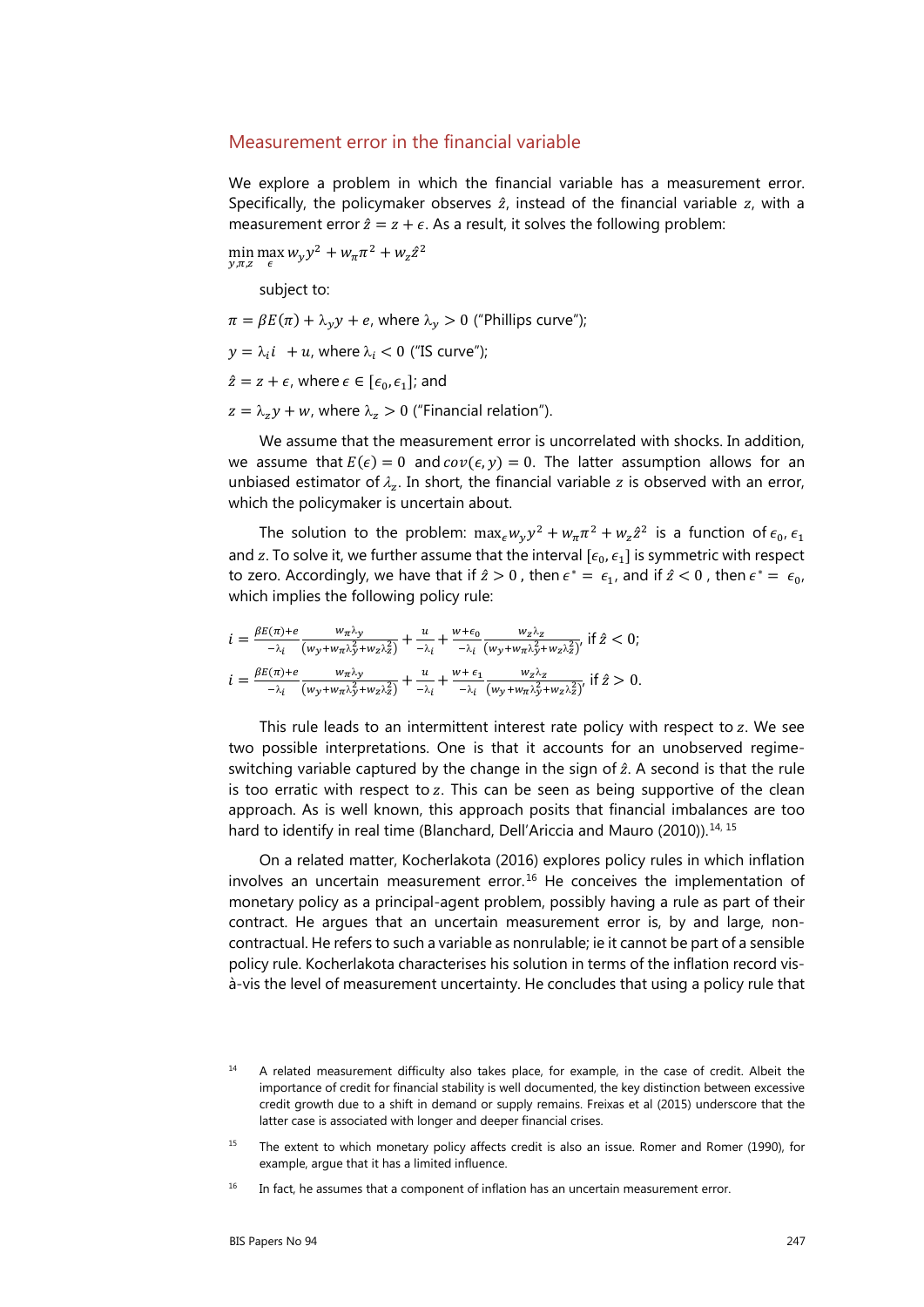involves a component of inflation with an uncertain measurement error is only warranted if the inflation record is poor relative to the referred uncertainty.

In this context, a macroprudential goal implemented by extending a policy rule with a financial variable, whose measurement is uncertain, has significant implications. For instance, we could interpret Kocherlakota's (2016) result as a forewarning. This is particularly the case for emerging market economies that have no more than a satisfactory inflation record, and in which introducing a macroprudential mandate could lead to a decline in the inflation record. Still, there might be specific cases in which a central bank might prefer to be subject to an explicit policy rule. More generally, as Freixas et al (2015) have underlined, a macroprudential policy mandate would be difficult to implement in practice since it lacks a generally accepted measurable target.

# Final remarks pertaining the first part

Using a robustness approach to assess the implications of including a macroprudential concern in a standard monetary policy rule is a useful approach. In fact, it sheds some light on the relationship between macroprudential and monetary policies. For instance, it is useful to assess some of the conditions under which a monetary rule could be a function of a financial variable.

In this context, it is worth recalling three of our motivations in appending a financial variable to a monetary policy rule. First, there is as a recognition that monetary policy affects financial stability. This is important since monetary policy is not only relevant for the time dimension of systemic risk but also for the crosssectional one since it affects all financial intermediaries (Stein (2013)).

Second, the incorporation of a macroprudential concern into a standard monetary policy rule poses a challenge given that our understanding of how best to implement macroprudential policy is progressing. Thus, policymakers could decide to modify monetary policy by introducing a macroprudential rationale while learning more about implementation and potential implications (Freixas et al (2015)).

Third, it could be a way of reconciling different views of the role of monetary policy in a macroprudential policy framework. We think that this approach could be useful in considering a framework that unifies a number of approaches on the use of monetary policy for macroprudential ends.

#### On the international coordination of macroprudential policies

"[…] cooperation is a fair-weather phenomenon." (Schwartz (2000))

In this section, we explore a number of aspects relating to the international coordination of macroprudential policies. To that end, we draw results from two strands of the economic literature.

The first strand is the provision of public goods (Morrissey et al (2002)), which underscores the challenges that collective action entails (Olson (1965)). The literature on public goods offers useful elements to understand some of the factors leading to, or perhaps eluding, coordination. The logic of collective action can help us consider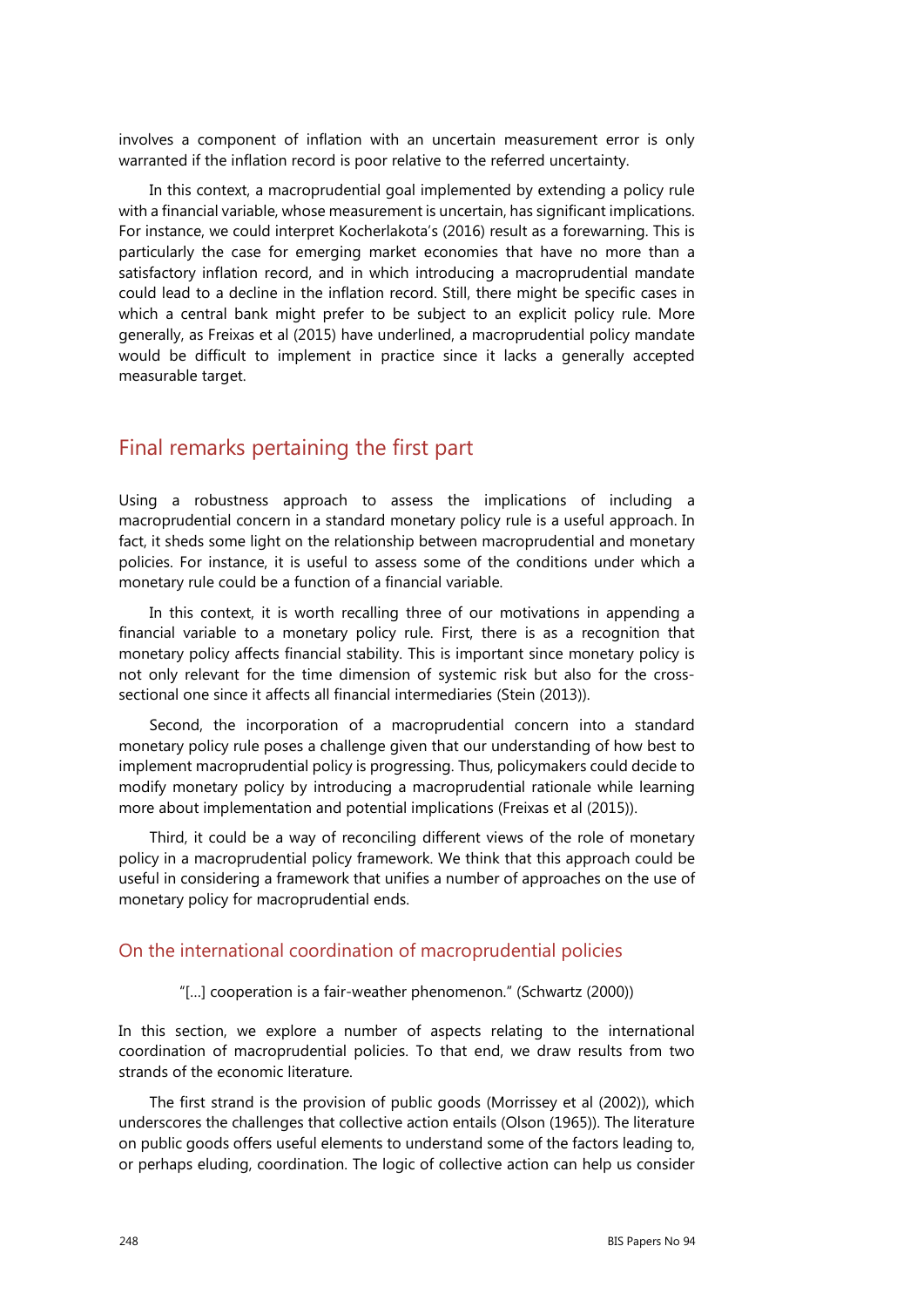the incentives that different types of agent have in reaching a coordination equilibrium.

The second strand is game theory (Gibbons (1992) and Mailath et al (2006)). In this strand, a public good is achieved in the absence of a government, giving place to a non-cooperative game. Three other features stand. First, achieving financial stability is a risky endeavor. Second, one can plausibly assume that as more economies opt to coordinate, the benefits and probability of maintaining financial stability increase. Thus, the expected aggregate net benefits of coordination are endogenous to the number of agents involved. Third, given agents' characteristics; in particular, the net benefits they can expect, their incentives to coordinate can differ markedly. One could more generally see this problem as a non-cooperative repeated game.

### Game with deterministic benefits

To set the stage, we start with a simple setup in which a large number of countries are considering whether to coordinate in the provision of an international public good. In this case, there is no risk and each player faces the same constant unit benefits and costs. The only decision each one has to take is whether to coordinate or not.

If player  $i$  decides to coordinate, its pay-off is then given by:

$$
(B \cdot n)/N + B/N \tag{1}
$$

where  $B$  is the benefit that each player provides when coordinating,  $n$  is the number of players that opt to coordinate, and  $N$  is the total number of players. Note that the total benefits  $B \cdot (n + 1)$  are equally shared among all countries (N) regardless of their decision. In addition,  $C$  is the unit cost, which is borne by each individual country that decides to coordinate.

Accordingly, if player  $i$  decides not to coordinate, its pay-off is given by:

### $(B \cdot n)/N$  (2)

Naturally, if it decides not to coordinate, it incurs in no cost. However, since the good is non-rival and non-excludable, the player still obtains its proportional share of the benefits. This choice, in effect, would make the player a free-rider.

A player would opt for coordination if the pay-off in (1) is greater than (2). This happens if and only if:

#### $B/N > C$  (3)

Hence, it would do so if the individual cost is sufficiently small relative to the benefit. This inequality highlights a well-known result, collective action is harder to achieve in large groups (Olson (1965)). In effect, the larger  $N$  is, the less likely it is that (3) will hold.

Moreover, to see under what conditions coordination will be socially optimal, it is illustrative to analyse the social planner's welfare problem. Hence, the provision of the public good will lead to an increase in welfare of  $N(B - C)$  relative to the no coordination equilibrium. To obtain this result, we add the individual benefits in (1) of all N players, assuming that all players opt to coordinate (ie,  $n = N$ ).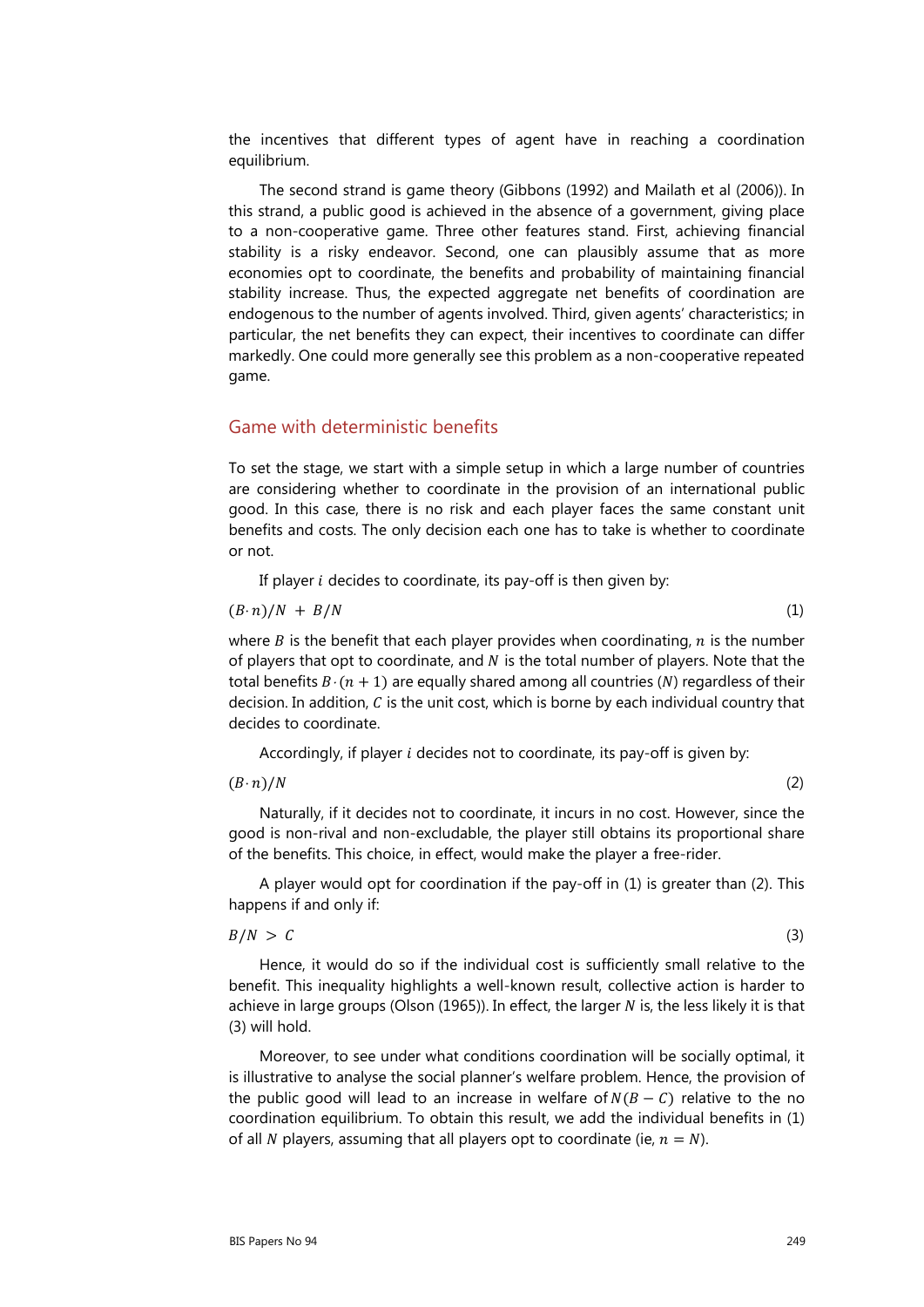Full participation will be welfare-enhancing provided that  $B > C$ . Thus, even if we have that  $B/N < C$ , a situation in which countries acting individually will *not* coordinate, we have that  $B > C$  and, thus, the coordination equilibrium would be welfare-enhancing. This is a standard result in the provision of public goods.<sup>[17](#page-11-0)</sup>

#### Game with stochastic benefits

We tweak this model in three ways. First, we assume that there are risks involved in the provision of the public good. Achieving financial stability is, after all, an uncertain undertaking. Hence, there is a positive probability that financial stability might not be achieved, albeit reasonable efforts are made to attain it.

Second, we assume that the probability of a financial crisis is a function of the number of players opting to coordinate. That is, the more players opting to coordinate, the smaller the probability of a financial crisis.

Third, we assume that there are two types of player, characterised by the benefit and cost each one gets if it decides to coordinate or not, as well as the impact that each one has on the probability of achieving global financial stability.

Thus, if player  $i$  of type  $j$  decides to coordinate, its expected pay-off is:

 $(F_1(n_1, n_2)n_1 + F_2(n_1, n_2)n_2)/N + F_i(n_1, n_2)/N - C_i(n_1, n_2),$ 

with probability  $p(n_1, n_2)$ ; and

 $(S_1(n_1, n_2)n_1 + S_2(n_1, n_2)n_2)/N + S_i(n_1, n_2)/N - C_i(n_1, n_2),$ 

with probability  $1 - p(n_1, n_2)$ ;

where  $j = 1$  or 2,  $n_i$  is the number players of type j opting for coordination,  $N_i$  is the total number of players of type  $j$ , and  $N$  is the total number of players  $(ie, N_1 + N_2 = N).$ 

On the other hand, if a player decides not to coordinate, its pay-off is given by:

 $(F_1(n_1, n_2)n_1 + F_2(n_1, n_2)n_2)/N$ , with probability  $p(n_1, n_2)$ ; and (5)

 $(S_1(n_1, n_2)n_1 + S_2(n_1, n_2)n_2)/N$ , with probability  $1 - p(n_1, n_2)$ .

We associate the pay-off  $F_i(n_1, n_2)$  with a financial crisis. Thus,  $p(n_1, n_2)$  is presumed to be "small" (in line with Reinhart and Rogoff (2009)). Correspondingly, we think of  $S_i(n_1, n_2)$  as the pay-off associated with a state of financial stability. Naturally, we assume that  $F_i(n_1, n_2) \ll S_i(n_1, n_2)$ ; ie there are significant costs associated with a financial crisis. Furthermore, we assume the following properties:

$$
\frac{\partial F_j}{\partial n_1} > \frac{\partial F_j}{\partial n_2} > 0; \\
\frac{\partial S_j}{\partial n_1} > \frac{\partial S_j}{\partial n_2} > 0; \text{ and,} \\
\frac{\partial p}{\partial n_1} < \frac{\partial p}{\partial n_2} < 0.
$$
\n
$$
(6)
$$

<span id="page-11-0"></span><sup>&</sup>lt;sup>17</sup> These types of problem have been studied at least since Lloyd (1833). See also Hardin (1968), Ferroni and Mody (2002) and Morrissey et al (2002).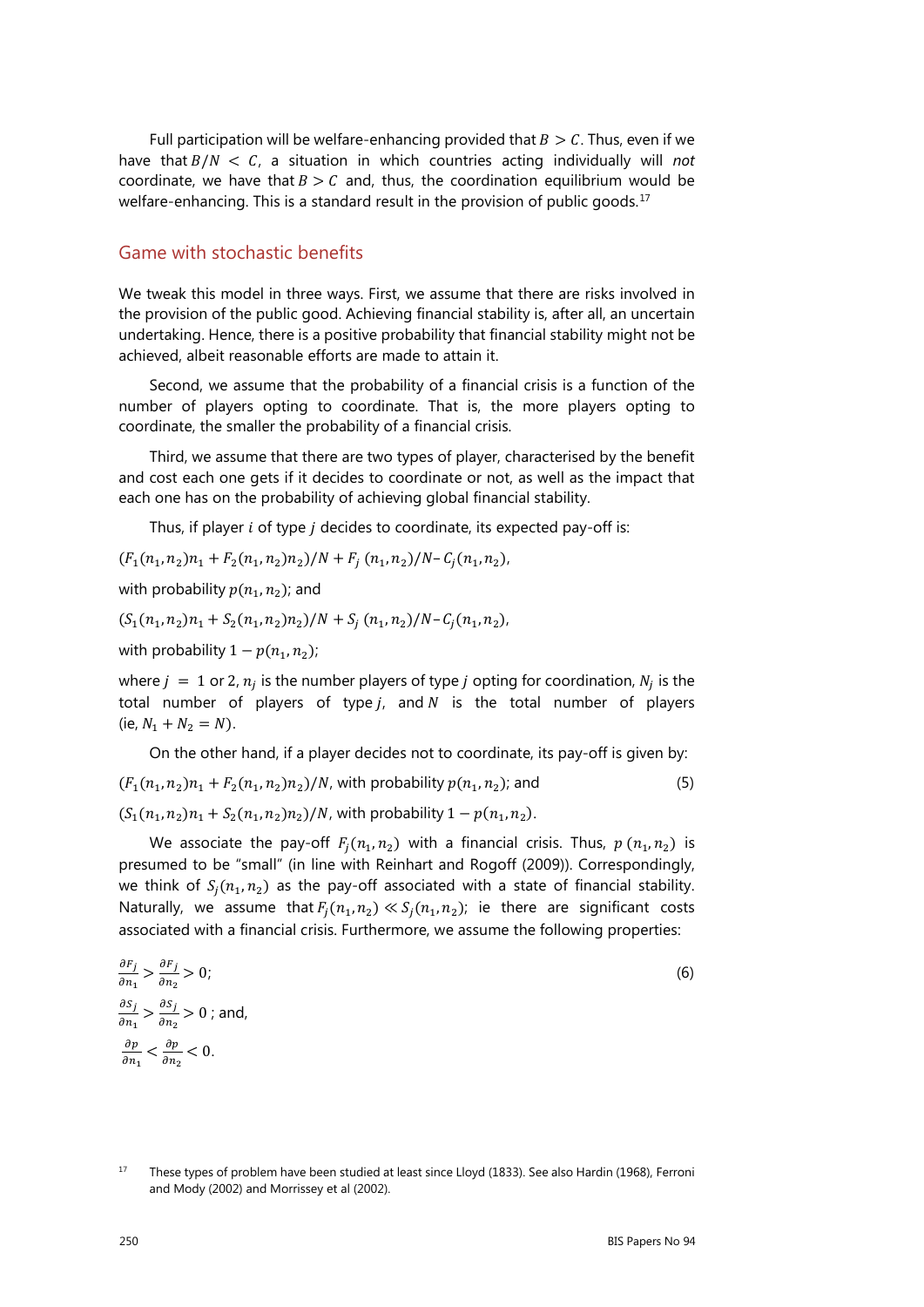In short, type 1 players have a greater influence in the determination of the expected benefits of coordination. All in all, the expected benefits, individual and collective, depend on the type and the number of agents that opt for coordination.

To see some of the factors that drive the decision to opt for coordination, consider its expected benefits. To simplify our notation, we omit the variables on which  $F$ ,  $S$ ,  $p$  and  $C$  depend.

An agent of type  $j$  will opt for coordination if:

$$
\left[ (F_1 n_1 + F_2 n_2)/N + F_j/N \right] p + \left[ (S_1 n_1 + S_2 n_2)/N + S_j/N \right] (1 - p) - C_j
$$

is greater than:

$$
[(F_1n_1 + F_2n_2)/N]p + [(S_1n_1 + S_2n_2)/N](1 - p).
$$

This is the case if and only if the following inequality holds:

$$
[F_j/N]p + [S_j/N](1 - p) > C_j.
$$
 (7)

This leads to the following implications, all else being equal. First, coordination is more likely the larger the values of  $F_i$  and  $S_i$  are (ie the smaller the costs of a financial crisis and the greater the benefits of financial stability), and the smaller the costs  $C_i$ . Second, in general, the larger the group the harder it is to observe a higher degree of coordination, in parallel with the original case in (3) but not if  $F_i$  and  $S_i$ increase sufficiently fast as  $n_1$  and  $n_2$  increase. Third, one is more likely to observe greater coordination if  $\partial p / \partial n_i < 0$ , as we have assumed. Note that the role of p is central, since each player faces financial uncertainty regardless of its decision to coordinate. Finally, all else being equal, type 1 players have more incentives to coordinate than type 2 players as inequality (7) is more likely to hold in their case.<sup>[18](#page-12-0)</sup>

Olson (1965) distinguishes between three types of player, two of which have an interpretation in our context. If intermediate types, for instance, were to withdraw their contribution, this would lead to a notable decrease in the supply of the public good. In our model, this type is similar to 1. On the other hand, latent types are players that could withhold their contribution without causing a notable reduction in the public good. In our model, these are similar to 2.<sup>[19](#page-12-1)</sup> In our case, such features are captured by the properties of (6).

One could think of type 1 players as having a significant presence in the global financial system, possibly because of the presence of their banks abroad or of foreign banks in their economies. One could think of type 2 agents as playing a smaller role in the global financial system. In general, they are not as financially open. Importantly, type 2 players might have stronger incentives not to coordinate.

All in all, the type of a player is key to the decision to coordinate. This defines a situation that is markedly different from one in which the net benefits are deterministic. Relative to (3), whether collective action takes place will depend on the extent to which the net expected benefits increase as more agents opt to coordinate.

<span id="page-12-0"></span><sup>&</sup>lt;sup>18</sup> Assuming that differences in costs do not offset differences in benefits due to their types.

<span id="page-12-1"></span><sup>&</sup>lt;sup>19</sup> On a related note, the presence of a dominant type is similar to Olson's (1965) third type, which has two features. First, compared to other players, the units of public good it can provide are significantly greater. Second, the benefits it gets are therefore greater; in fact, it is in its own interest to unilaterally provide the public good. If the equilibrium is such that the dominant player opts for "coordinating"; then the bulk of the public good will be provided.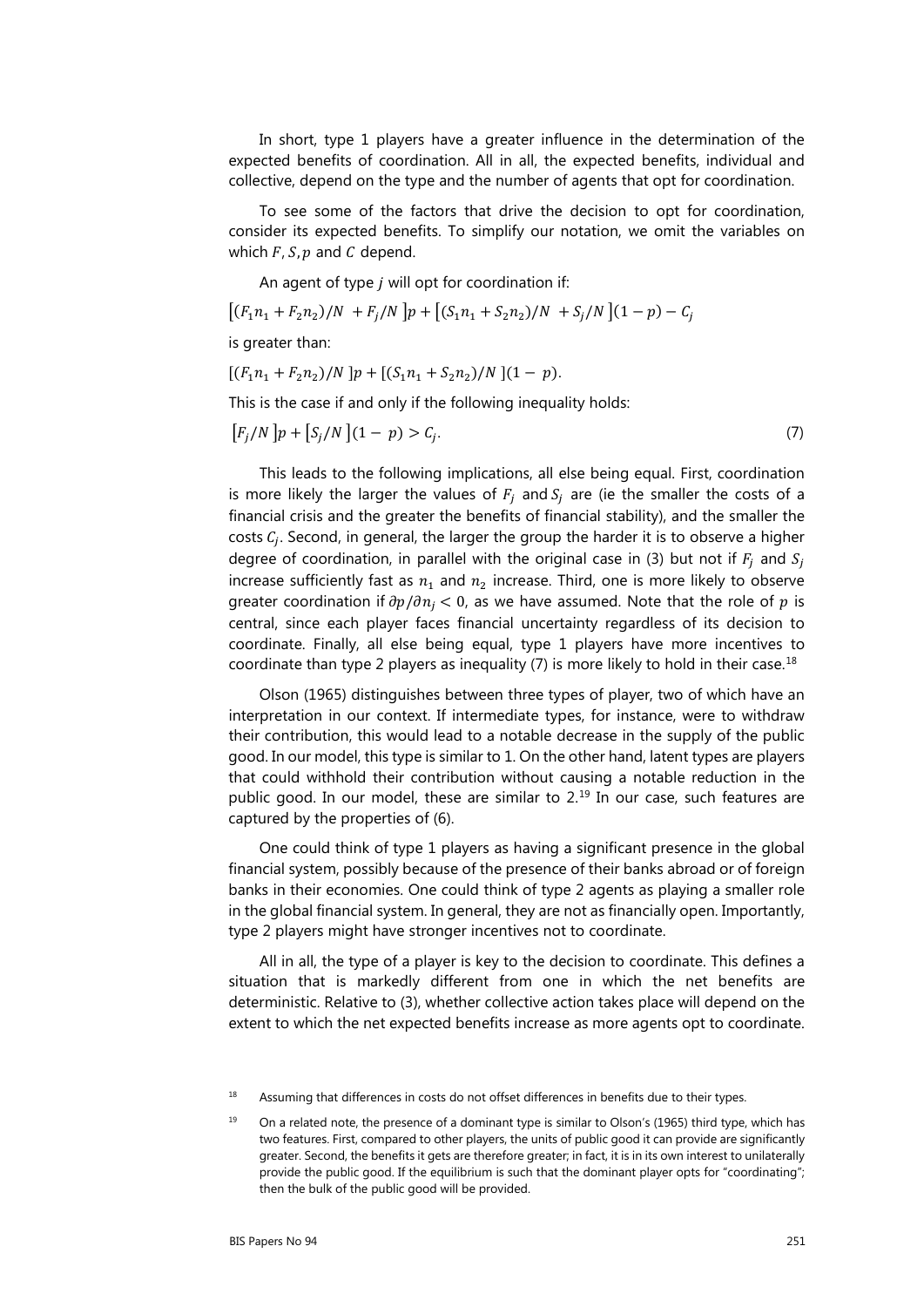In this context, it is also illustrative to look at the welfare gains by considering the central planner's solution to the game. Such a gain is relative to the no coordination equilibrium. To calculate it, we add the expected individual benefits for both types of player, assuming that all of them opt for coordination.

$$
[F_1N_1 + F_2N_2]p(N_1, N_2) + [S_1N_1 + S_2N_2](1 - p(N_1, N_2)) - N_1C_1 - N_2C_2.
$$

The welfare gain is positive provided that:

$$
[F_1N_1 + F_2N_2]p(N_1, N_2) + [S_1N_1 + S_2N_2](1 - p(N_1, N_2)) > N_1C_1 + N_2C_2.
$$
 (8)

Since  $F_i$ ,  $S_i$ ,  $C_i$  and  $p$  are not constant, inequality (8) is more likely to hold, particularly if type 1 players coordinate, relative to the model with deterministic benefits, as in (3).

Of course, we assume that certain properties of  $F$ ,  $S$ ,  $C$  and  $p$  make agents more likely to coordinate. They capture the idea that, in general, the more agents that opt to coordinate, the greater the expected net unit benefit associated with financial stability.

Although we see such properties as plausible, we think that the following questions naturally arise. First, what factors determine them? Second, what is done and what could be done to enhance such properties? Are players doing something, perhaps inadvertently, that is contrary to their benefit? All these considerations have a bearing on the likelihood and sustainability of coordination.

In this context, we succinctly describe a number of factors that could influence the determination of the referred properties, including the achievement of a coordination equilibrium. First, at a basic level, having the same accounting and financial conventions will be advantageous to coordination. For instance, the International Financial Reporting Standards (IFRS) are an effort in this direction. They, however, have not been free from challenges (Financial Times (2009)).

Second, a reason why there is a strong case for coordination is the presence of regulatory arbitrage (Boyer and Kempf (2016)). Macroprudential policy without coordination could lead to less effective policies as agents engage in regulatory arbitrage. Evidently, this could be seen as spillover effects. Conversely, this arbitrage might imply an increase in external risk factors. These effects can be seen as spillbacks.

Third, the implementation of risk management frameworks, such as the Basel capital requirements (Basel III), the liquidity coverage ratio (LCR), and the net stable funding ratio (NFSR) are central initiatives (BIS (2011, 2013 and 2014, respectively)). One could argue that financial stability is more certain as more economies implement adequate risk management frameworks.

In addition, evidence put forward by Rey (2013) and Borio (2012), among others, provide us with further reasons for macroprudential policy coordination. Both papers underscore the growing influence of global factors in economies' financial states. We believe that this is particularly relevant for small open economies, making common policy responses more likely and viable.

#### Final remarks pertaining the second part

There are a number of difficulties in achieving a welfare-enhancing equilibrium in games (Nash (1950)). The provision of global public goods is a particularly interesting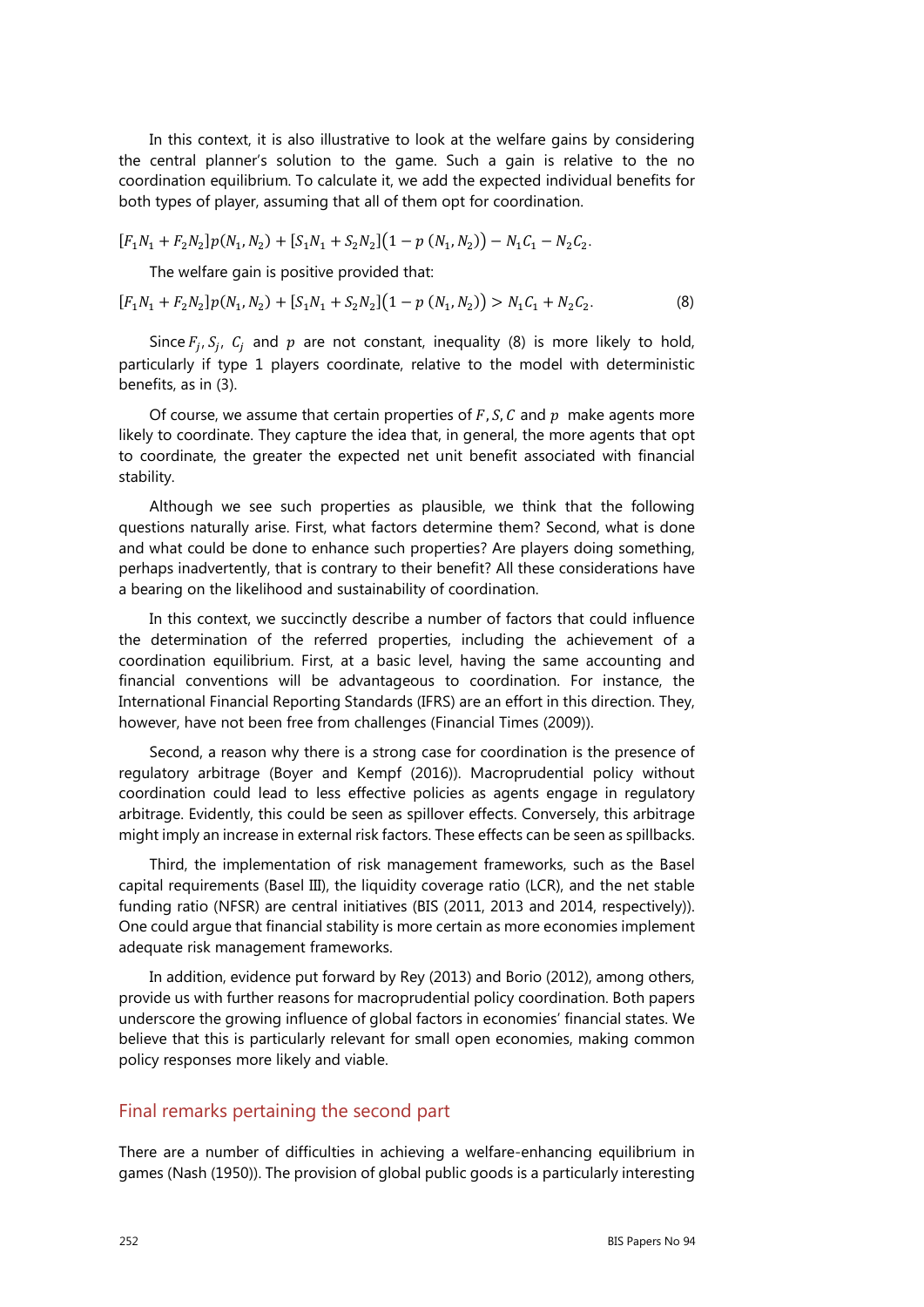case. There are various circumstances under which coordination could be welfareenhancing but agents acting rationally opt for not doing so. This could have dramatic implications. In a sense, Olson (1965) was less concerned about understanding how coordination took place than about its pervasive absence.

Understanding what characteristics and actions would make coordination more likely and less fragile is valuable. Of course, one general aspect of the games we described is that they are repeated. Thus, understanding how they are maintained is as important as understanding how they are achieved.

On a closely related note, we did not explicitly consider the temporal dimension of a financial crisis. This is important since financial crises are generally infrequent (Reinhart and Rogoff (2009)). While coordinating to minimise the probability of a financial crisis entails periodic costs, its key benefits occur in states of nature with a low probability of occurrence (ie avoiding a crisis).

This could have implications for the incentives faced by government officials with a relatively short planning horizon. Some might decide to "gamble" by not coordinating, hoping that no financial crisis would take place within their term. Hence, there might be a political economy dimension to coordination.

Crucially, international institutions and fora, such as the BIS, the G20 and the IMF, among others, play a key role in making coordination equilibria more likely. As our results highlight, achieving coordination is unlikely but doing so is in general socially optimal.

In sum, our contention is that for stronger coordination to strengthen global financial stability, we need to reassess the benefits of such coordination and, in tandem, the costs of a financial crisis. Macroprudential policy coordination has to be supported by the realisation that it is in our economies' best interest to coordinate. Not doing so could eventually bring about significant and enduring costs.

### References

Ball, L (1999): "Policy rules for open economies", in J Taylor, (ed), *Monetary policy rules*, University of Chicago Press, pp 127–56.

Barlevy, G (2011): "Robustness and macroeconomic policy", *Annual Review of Economics*, vol 3, pp 1–24.

Bernanke, B (2011): "The effects of the Great Recession on central bank doctrine and practice", Federal Reserve Bank of Boston, 56th Economic Conference, 18 October.

Bernanke, B and M Gertler (1999): "Monetary policy and asset price volatility", in *New challenges for monetary policy: a symposium sponsored by the Federal Reserve Bank of Kansas City*, Jackson Hole, 26–28 August, pp 77–128.

Bank for International Settlements (2011): *Basel III: a global regulatory framework for more resilient banks and banking systems*, Basel Committee on Banking Supervision, June.

Bank for International Settlements (2013): *Basel III: the liquidity coverage ratio and liquidity risk monitoring tools*, Basel Committee on Banking Supervision, January.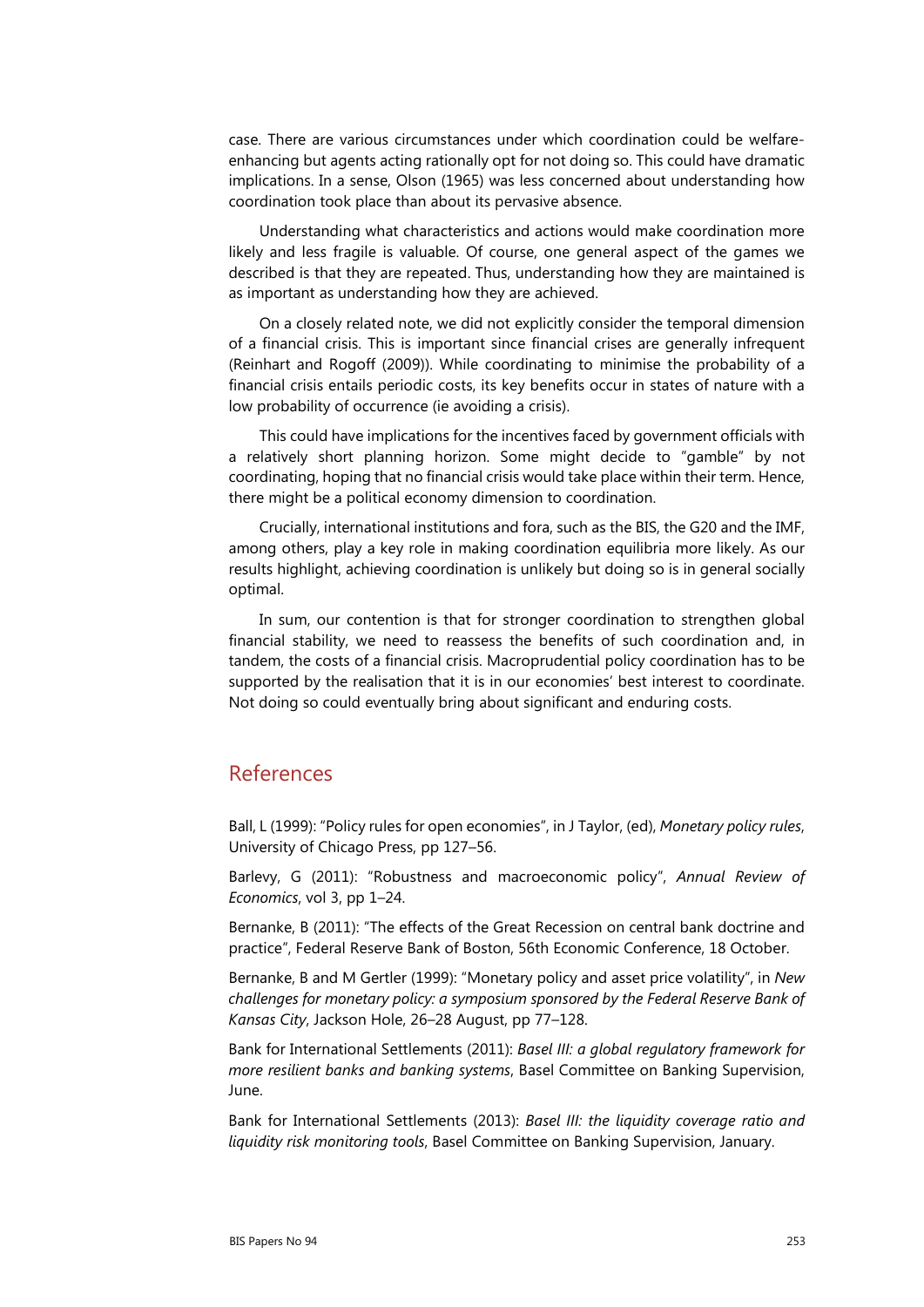Bank for International Settlements (2014): *Basel III: the net stable funding ratio*, Basel Committee on Banking Supervision, October.

Blanchard, O, G Dell'Ariccia and P Mauro (2010): "Rethinking macroeconomic policy", *IMF Staff Position Note*, no SPN/10/03.

Blinder, A (1998): *Central banking in theory and practice*, MIT Press.

Borio, C (2012): "The financial cycle and macroeconomics: what have we learnt?", *BIS Working Papers*, no 395.

Boyer, P and H Kempf (2016): "Regulatory arbitrage and the efficiency of banking regulation", *BAFFI CAREFIN Centre Research Paper*, no 2016–18.

Brainard, W (1967): "Uncertainty and the effectiveness of policy", *American Economic Review*, vol 57, no 2, pp 411–25.

Claessens, S (2015): "An overview of macroprudential policy tools", *Annual Review of Financial Economics*, vol 7, pp 397–422.

Cúrdia, V and M Woodford (2010): "Credit spreads and monetary policy", *Journal of Money, Credit and Banking*, vol 42, no s1, pp 3–35.

Epstein, L and T Wang (1994): "Intertemporal asset pricing under knightian uncertainty", *Econometrica*, vol 62, no 2, pp 283–322.

Ellsberg, D (1961): "Risk, ambiguity and the savage axioms", *Quarterly Journal of Economics,* vol 75, no 4, pp 643–69.

Ferroni, M and A Mody (eds) (2002): *International public goods: incentives, measurement and financing*, World Bank.

Financial Times (2009): "The IFRS rules are gradually taking over", URL: [www.ft.com/content/6dc63410-a8fe-11de-b8bd-00144feabdc0,](http://www.ft.com/content/6dc63410-a8fe-11de-b8bd-00144feabdc0) 24 September.

Freixas, X, L Laeven and J-L Peydro (2015): *Systemic risk, crises and macroprudential regulation*, MIT Press.

Giannoni, M (2002): "Does model uncertainty justify caution? – robust optimal monetary policy in a forward-looking model", *Macroeconomic dynamics*, vol 6, no 1 pp 111–44.

Giannoni, M (2007): "Robust optimal monetary policy in a forward-looking model with parameter and shock uncertainty", *Journal of Applied Econometrics*, no 22, pp 179–213.

Gibbons, R (1992): *Game theory for applied economists*, Princeton University Press.

Gilboa, I and D Schmeidler (1989): "Max min expected utility with non-unique priors", *Journal of Mathematical Economics*, vol 18, no 2, pp 141–53.

Hansen, L (2013): "Challenges in identifying and measuring systemic risk", *CEMFI Working Paper*, no 1305.

Hansen, L and T Sargent (2007): *Robustness*, Princeton University Press.

Hardin, G (1968): "The tragedy of the commons", *Science*, vol 162, no 3859, pp 1243–48.

Käfer, B (2014): "The Taylor rule and financial stability – a Literature review with application for the eurozone", *Review of Economics*, vol 65, pp 159–92.

Keynes, J (1921): *Treatise on probability*, Macmillan and Company.